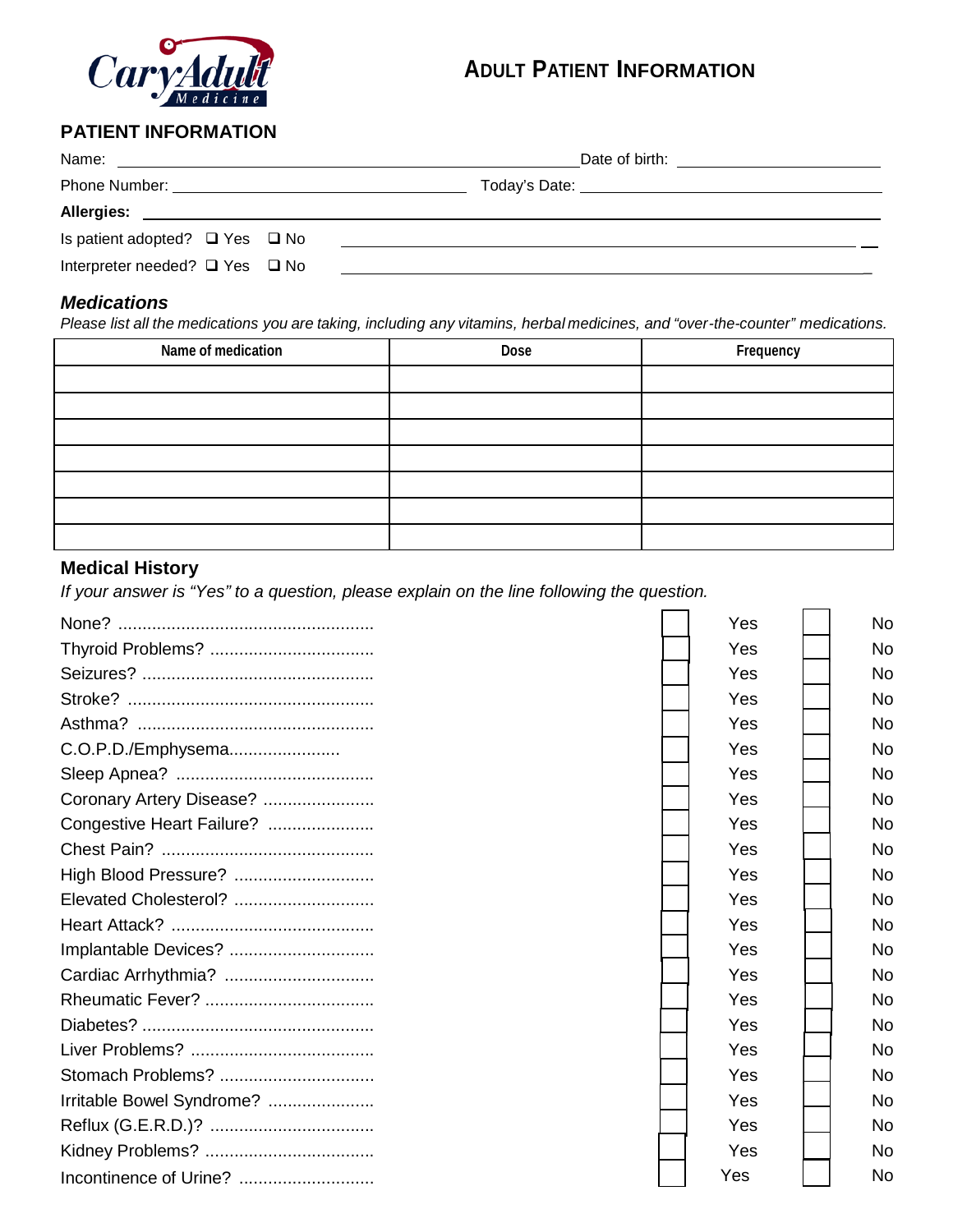# **Medical History** *(continued)*

| Genitourinary Problems?                                                                   | Yes | No.       |
|-------------------------------------------------------------------------------------------|-----|-----------|
|                                                                                           | Yes | <b>No</b> |
| Back or Neck Problems?                                                                    | Yes | No.       |
|                                                                                           | Yes | No.       |
|                                                                                           | Yes | <b>No</b> |
|                                                                                           | Yes | No.       |
|                                                                                           | Yes | No.       |
|                                                                                           | Yes | No.       |
|                                                                                           | Yes | <b>No</b> |
|                                                                                           | Yes | <b>No</b> |
|                                                                                           | Yes | No.       |
|                                                                                           | Yes | <b>No</b> |
|                                                                                           | Yes | <b>No</b> |
| Menstrual Problems?                                                                       | Yes | <b>No</b> |
| Abnormal Pap Smear?                                                                       | Yes | <b>No</b> |
|                                                                                           | Yes | No.       |
| Other Medical Problems?                                                                   | Yes | <b>No</b> |
|                                                                                           | Yes | <b>No</b> |
| Are immunizations on schedule?                                                            | Yes | <b>No</b> |
| Previous reaction to immunizations?                                                       | Yes | No.       |
| <b>Surgical History</b>                                                                   |     |           |
| If your answer is "Yes" to a question, please explain on the line following the question. |     |           |
|                                                                                           | Yes | No.       |

| r es    | <b>NO</b> |
|---------|-----------|
| Yes     | No.       |
| Yes     | <b>No</b> |
| Yes     | <b>No</b> |
| Yes     | <b>No</b> |
| Yes     | <b>No</b> |
| Yes     | <b>No</b> |
| Yes     | <b>No</b> |
| Yes     | No.       |
| Yes     | <b>No</b> |
|         |           |
| Widowed | Other:    |
|         |           |

| Marital Status:            | <i>v</i> iarrieg                                                      | <b>Single</b> | <b>DIVORCEG</b> | vviaowea   | Other: |
|----------------------------|-----------------------------------------------------------------------|---------------|-----------------|------------|--------|
| Occupation:                |                                                                       |               |                 |            |        |
| Highest                    | level of education:<br>$\circ$                                        | College       | High<br>school  | $O$ G.E.D. | Other: |
| Number of living children: |                                                                       |               |                 |            |        |
|                            | Do you have special religious or cultural needs? $\Box$ Yes $\Box$ No |               |                 |            |        |
|                            |                                                                       |               |                 |            |        |

*(continued ….)*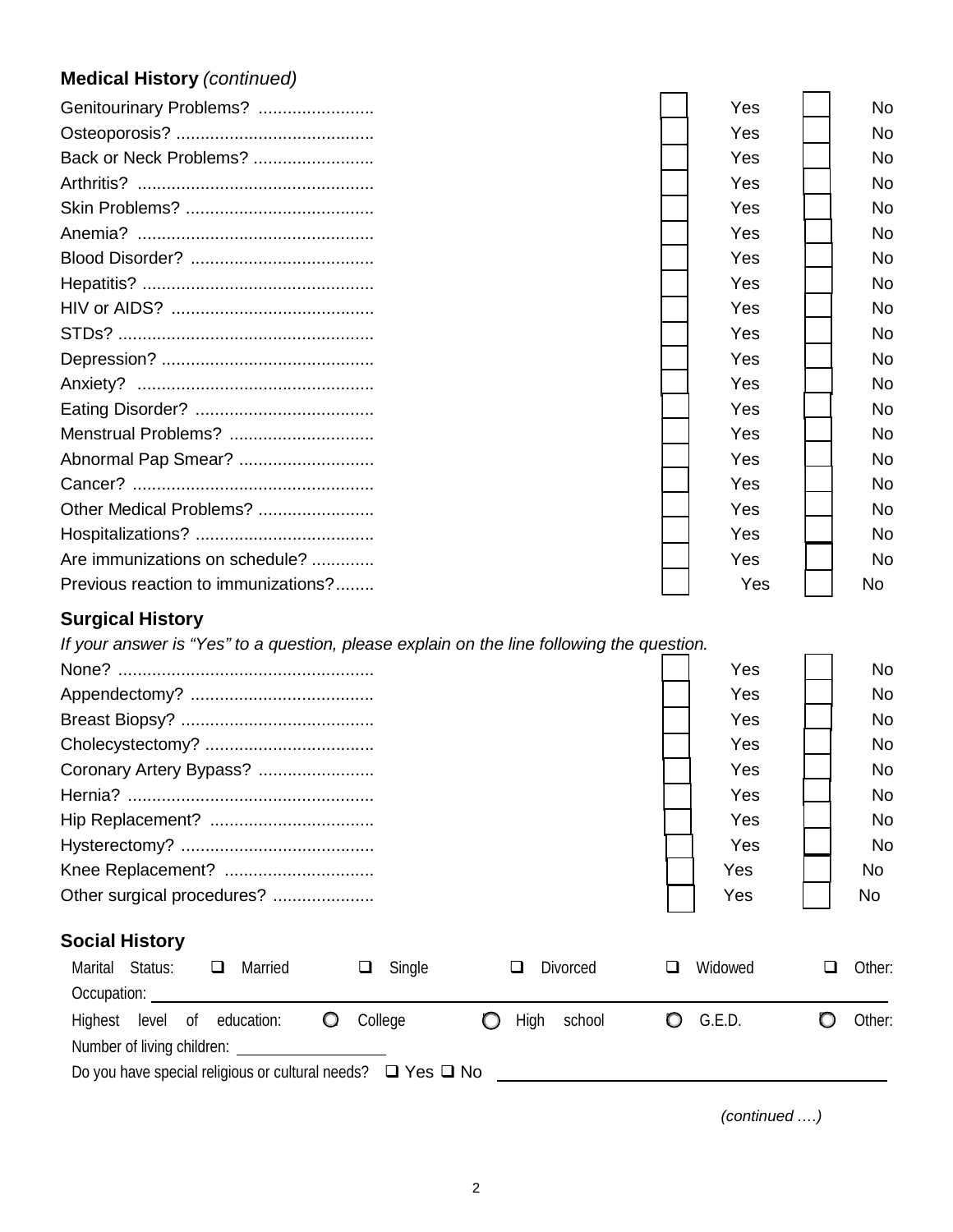### **Family History**

*Please indicate which of your relatives has had any of the following conditions.*

|                                                                                                                                                                                                                                                                                                                                                                                                                                                                                     |               | Parent          |        | Parent          |                  | Maternal        |                  | Maternal        |                  | Paternal        | Paternal         |                 | Siblings |         |
|-------------------------------------------------------------------------------------------------------------------------------------------------------------------------------------------------------------------------------------------------------------------------------------------------------------------------------------------------------------------------------------------------------------------------------------------------------------------------------------|---------------|-----------------|--------|-----------------|------------------|-----------------|------------------|-----------------|------------------|-----------------|------------------|-----------------|----------|---------|
|                                                                                                                                                                                                                                                                                                                                                                                                                                                                                     | <b>Mother</b> | Age of<br>Onset | Father | Age of<br>Onset | Grand-<br>mother | Age of<br>Onset | Grand-<br>father | Age of<br>Onset | Grand-<br>mother | Age of<br>Onset | Grand-<br>father | Age of<br>Onset | Sister   | Brother |
| Unknown □ Y □ N<br>Aneurysms □ Y □ N<br>Bleeding tendencies $\Box Y \Box N$<br>Breast cancer  □ Y □ N<br>Colo-Rectal Cancer . □ Y □ N<br>Ovarian cancer $\Box Y \Box N$<br>Pancreatic cancer $\Box Y \Box N$<br>Other cancers $\Box Y \Box N$<br>Alcohol dependence $\Box$ Y $\Box$ N<br>Drug abuse $\Box Y \Box N$<br>Heart problems $\Box Y \Box N$<br>Hypertension $\Box Y \Box N$<br>Stroke  □ Y □ N<br>Mental illness $\Box Y \Box N$<br>Other health problems $\Box Y \Box N$ |               |                 |        |                 | $\square$ No     |                 |                  |                 |                  |                 |                  |                 |          |         |

### **HEALTH RISK PROFILE**

*If your answer is "Yes" to a question, please explain on the line following the question.*

\_\_\_\_\_\_\_\_\_\_\_\_\_\_\_\_\_\_\_\_\_\_\_\_\_\_\_\_\_\_\_\_\_\_\_\_\_\_\_\_\_\_\_\_\_\_\_\_\_\_

| Latex Allergy Risk               |     |           |
|----------------------------------|-----|-----------|
|                                  | Yes | No.       |
| Reaction to a medical procedure? | Yes | No.       |
| Reaction to a dental procedure?  | Yes | No.       |
|                                  | Yes | No.       |
|                                  | Yes | <b>No</b> |

#### **Smoking Status**

|  | Exposure to secondhand smoke? □ No □ Yes (If "yes," who and where?): ______________________________ |
|--|-----------------------------------------------------------------------------------------------------|
|  |                                                                                                     |
|  |                                                                                                     |
|  |                                                                                                     |
|  |                                                                                                     |
|  |                                                                                                     |

*(continued…)*